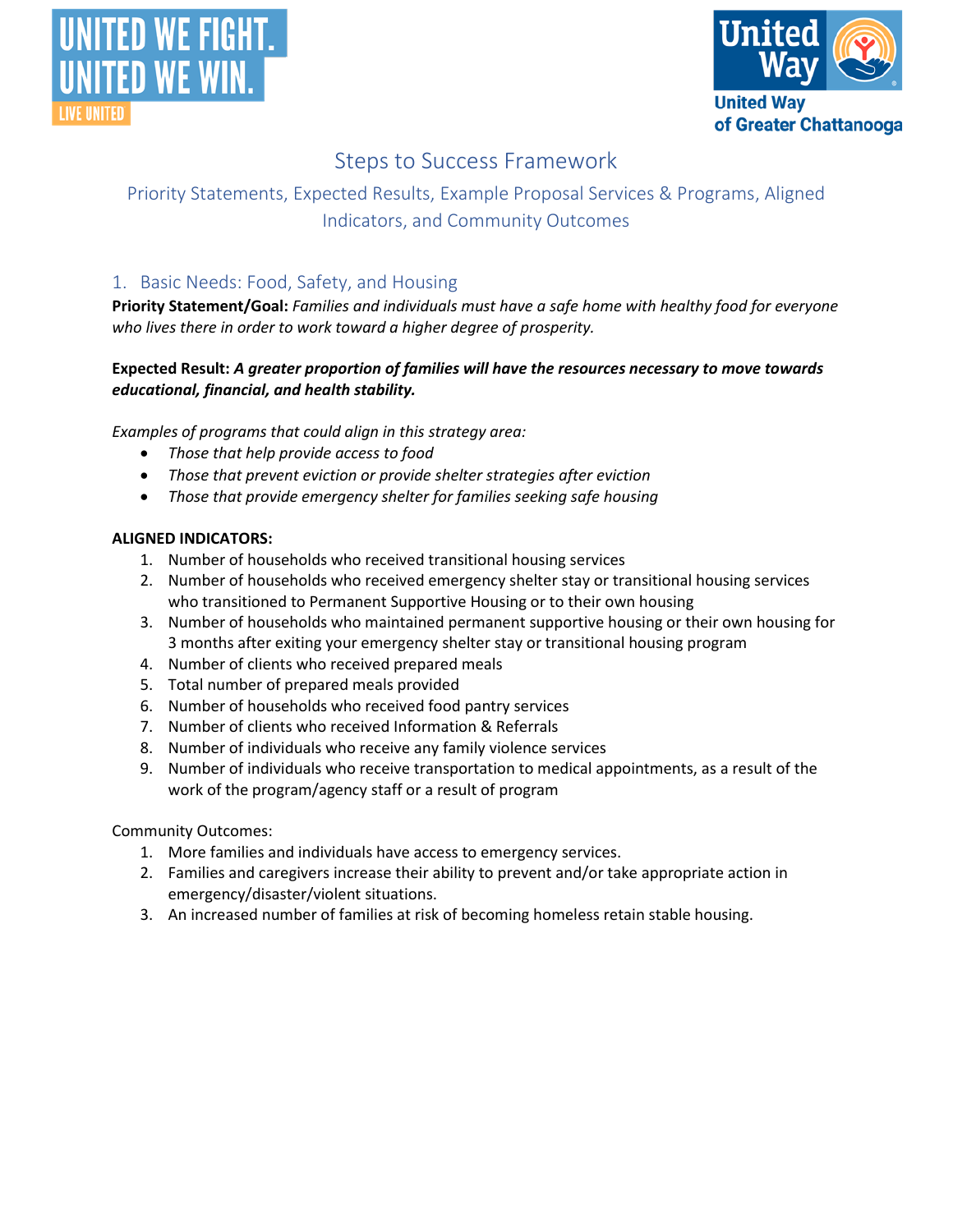



# 2. Born Healthy

**Priority Statement/Goal:** *Children must be born into safe homes with families who are socially, emotionally, and financially prepared to care for them.*

### **Expected Result:** *More parents will be provided the resources for parenting and more children will have access to necessary health care to increase their chances for healthy developmental progress.*

*Examples of programs that could align in this strategy area:*

- *Those that provide access to prenatal care and women's health check-ups*
- *Those that provide educational pathways for parents to find resources and services to increase birth weight*
- *Those that provide preventive health screenings or services for families*
- *Those that provide teenage mothers and single mothers early and adequate resources*

### **ALIGNED INDICATORS:**

- 1. Number of children, who are 5 years old or younger, who receive a well-child/baby exam
- 2. Number of pregnant women who start prenatal care in the first trimester
- 3. Number of pregnant women who receive prenatal care based on the standard prenatal care schedule and/or their medical provider's recommendations
- 4. Number of infants born at healthy/normal birth weight, between 2500 grams (5.5lbs) and <4000 grams (8.8lbs)
- 5. Number of individuals enrolled or renewed for health coverage as a result of program
- 6. Number of individuals with an ongoing medical care provider
- 7. Number of individuals who receive transportation to medical appointments, as a result of the work of the program/agency staff or a result of program

- 1. More parents will have access to education, information, and opportunities to learn preventative and preparatory behaviors for taking care of the health and safety of their children.
- 2. More infants are born at a healthy weight and receive proper medical care at the correct milestones.
- 3. More children have access to and/or are provided needed physical, mental, and emotional health support services.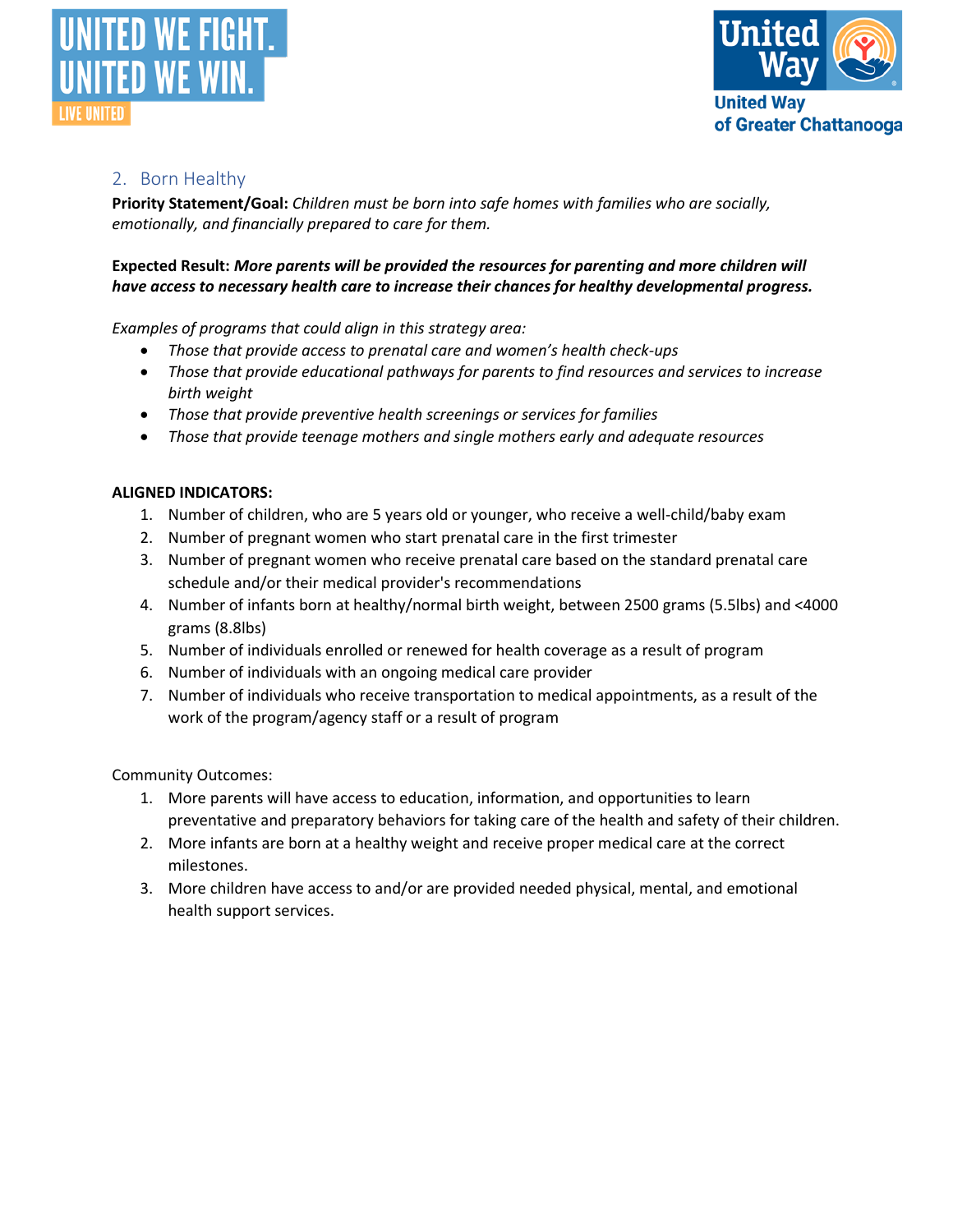



# 3. Kindergarten Ready

**Priority Statement/Goal:** *In order to be kindergarten-ready, young children need quality early education, strong relationships with families, a safe and secure home environment and regular health and developmental screenings and support.*

**Expected Result:** *A greater proportion of pre-school children will be better prepared for educational opportunities, kindergarten, and school; Children identified with potential disabilities will be provided the necessary supports to help them achieve their fullest potential.*

*Examples of programs that could align in this strategy area:*

- *Those that help students be ready for kindergarten*
- *Those that help parents receive the tools and resources to lead engagement activities with their children*
- *Those that provide children access to annual wellness visits and check-ups*
- *Those who provide affordable, high-quality childcare for working families*

### **ALIGNED INDICATORS**

- 1. Number of children that will transition to Pre-Kindergarten/Kindergarten
- 2. Number of children attending the program at least 85% or more during the program year who demonstrate progress toward developmental milestones
- 3. Number of children attending the program at least 85% or more during the program year who meet or exceed their individual developmental milestones
- 4. Number of parents/caregivers who demonstrate growth in parenting practices.
- 5. Number of children, who are 5 years old or younger, who receive a well-child/baby exam
- 6. Number of children, who are 5 years old or younger, who receive an immunization
- 7. Number of children, who are 5 years old or younger, who receive a preventative health service or screening
- 8. Number of families with an ongoing medical care provider
- 9. Number of families who receive transportation to medical appointments, as a result of the work of the program/agency staff or a result of program

- 1. An increased number/percentage of children will disabilities or potential disabilities will be identified early and referred for appropriate services.
- 2. More children who are progressing at developmentally appropriate levels will enter public school or an inclusion setting which best fits their needs.
- 3. More parents/caregivers will receive early childhood resources that will help prepare their children to succeed in school.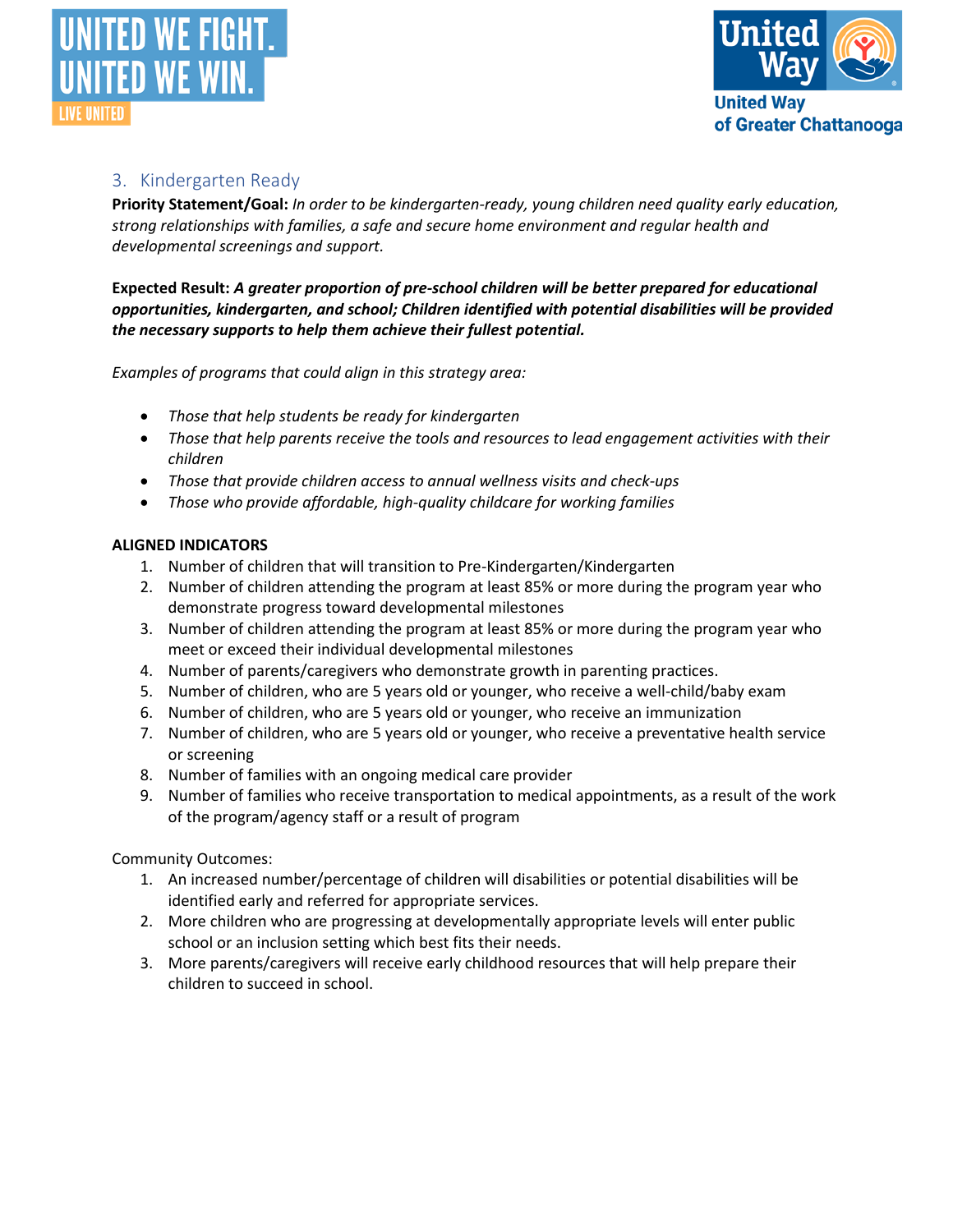



# 4. Third Grade Reading

**Priority Statement/Goal:** *Kids who are reading proficiently by third grade are four times more likely to graduate high school on time.*

# **Expected Result:** *A greater proportion of children will be confident in their reading skills and be ready to learn.*

*Examples of programs that could align in this strategy area:*

- *Those that help parents receive the tools and resources to lead engagement activities with their children*
- *Those that help elementary students maintain or improve grade-level reading through targeted literacy interventions and tutoring*
- *Those where students participate in out-of-school time programming*
- *Those where students are connected with a caring mentor*

### **ALIGNED INDICATORS:**

- 1. Number of children attending the program at least 85% or more during the program year who demonstrate progress toward developmental milestones
- 2. Number of children attending the program at least 85% or more during the program year who meet or exceed their individual developmental milestones
- 3. Number of students that demonstrate an increase in core subject test scores
- 4. Number of students that demonstrate an increase in grades
- 5. Number of students that show maintaining and/or improvement in reading level
- 6. Number of students demonstrating improvement in school attendance
- 7. Number of students promoted to the next grade level on time
- 8. Number of parents reporting an increase in school-based engagement participation
- 9. Number of students participating in out-of-school time programs
- 10. Number of individuals who receive mental health crisis intervention
- 11. Number of individuals who show a positive increase on an evidence-based functionality scale delivered by a licensed counselor

- 1. More children will meet the appropriate curriculum/learning levels and will be promoted to higher grade levels.
- 2. An increased number of children/students will develop better academic and problem-solving skills as a result of positive adult relationships.
- 3. More students demonstrate increased leadership skills and/or self-reliance skills.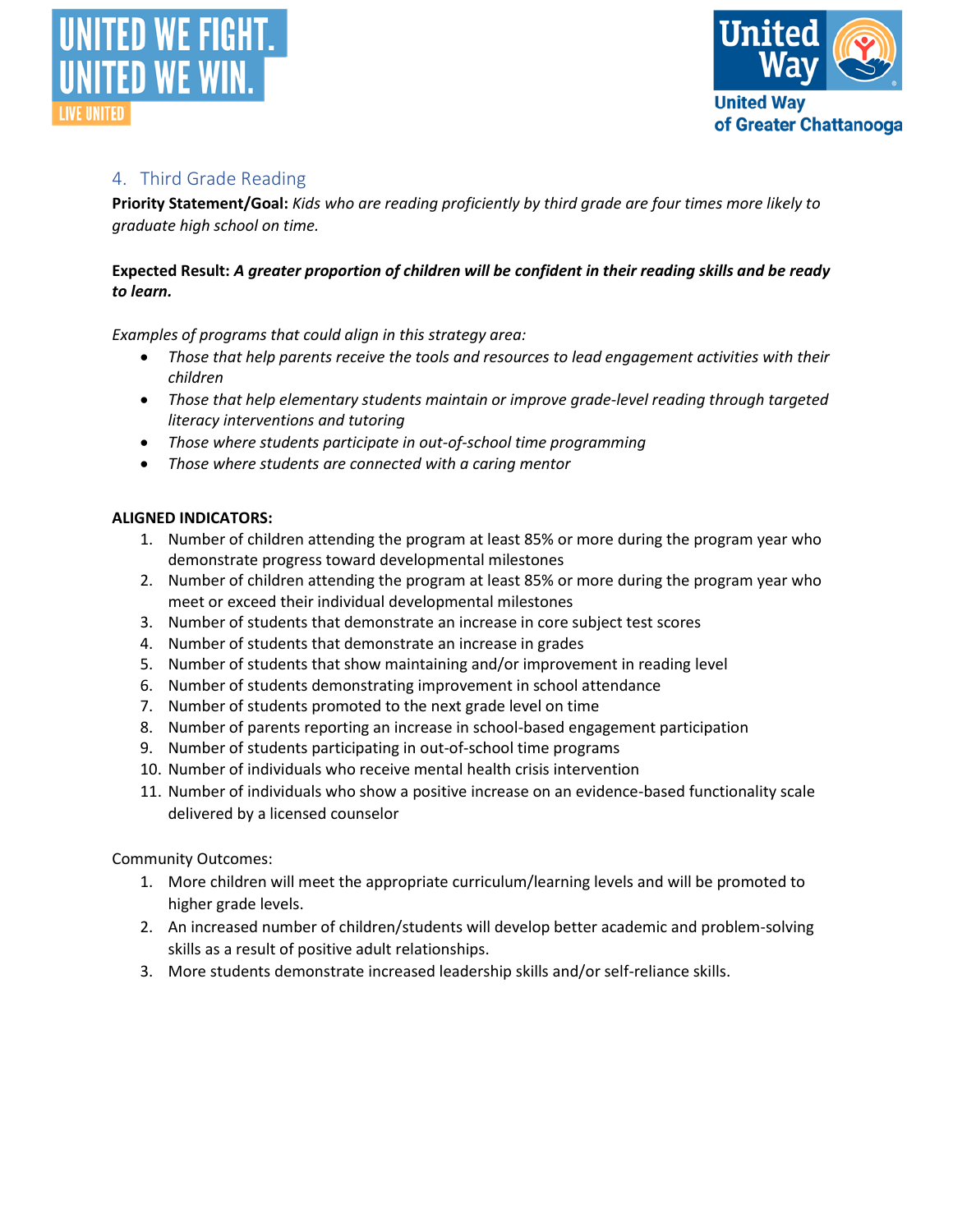



# 5. Middle School Engagement

**Priority Statement/Goal:** *Attendance and success in middle school are critical in keeping students on track for on-time graduation and preparing them to continue their education after high school or secure a self-sustaining job.*

# **Expected Result:** *A greater proportion of middle school students will have caring adults in their lives and be better prepared for educational opportunities.*

*Examples of programs that could align in this strategy area:*

- *Those that provide mental health counseling services*
- *Those that provide family violence prevention, treatment, and support services*
- *Those that provide ACEs & trauma-informed support & counseling services*
- *Those where students participate in out-of-school time programming*
- *Those where students are connected with a caring mentor*

#### **ALIGNED INDICATORS:**

- 1. Number of students that show maintaining and/or improvement in reading level
- 2. Number of students that show maintaining and/or improvement in 8th grade Algebra
- 3. Number of students demonstrating improvement in school attendance
- 4. Number of students promoted to the next grade level on time
- 5. Number of parents reporting an increase in school-based engagement participation
- 6. Number of students participating in out-of-school time programs
- 7. Number of students that demonstrate an increase in core subject test scores
- 8. Number of students that demonstrate an increase in grades
- 9. Number of individuals who receive mental health crisis intervention
- 10. Number of individuals who show a positive increase on an evidence-based functionality scale delivered by a licensed counselor

- 1. More children will meet the appropriate curriculum/learning levels and will be promoted to higher grade levels.
- 2. An increased number of children/students will develop better academic and problem-solving skills as a result of positive adult relationships.
- 3. More children/students will move onto high school ready to learn and prepared for the future.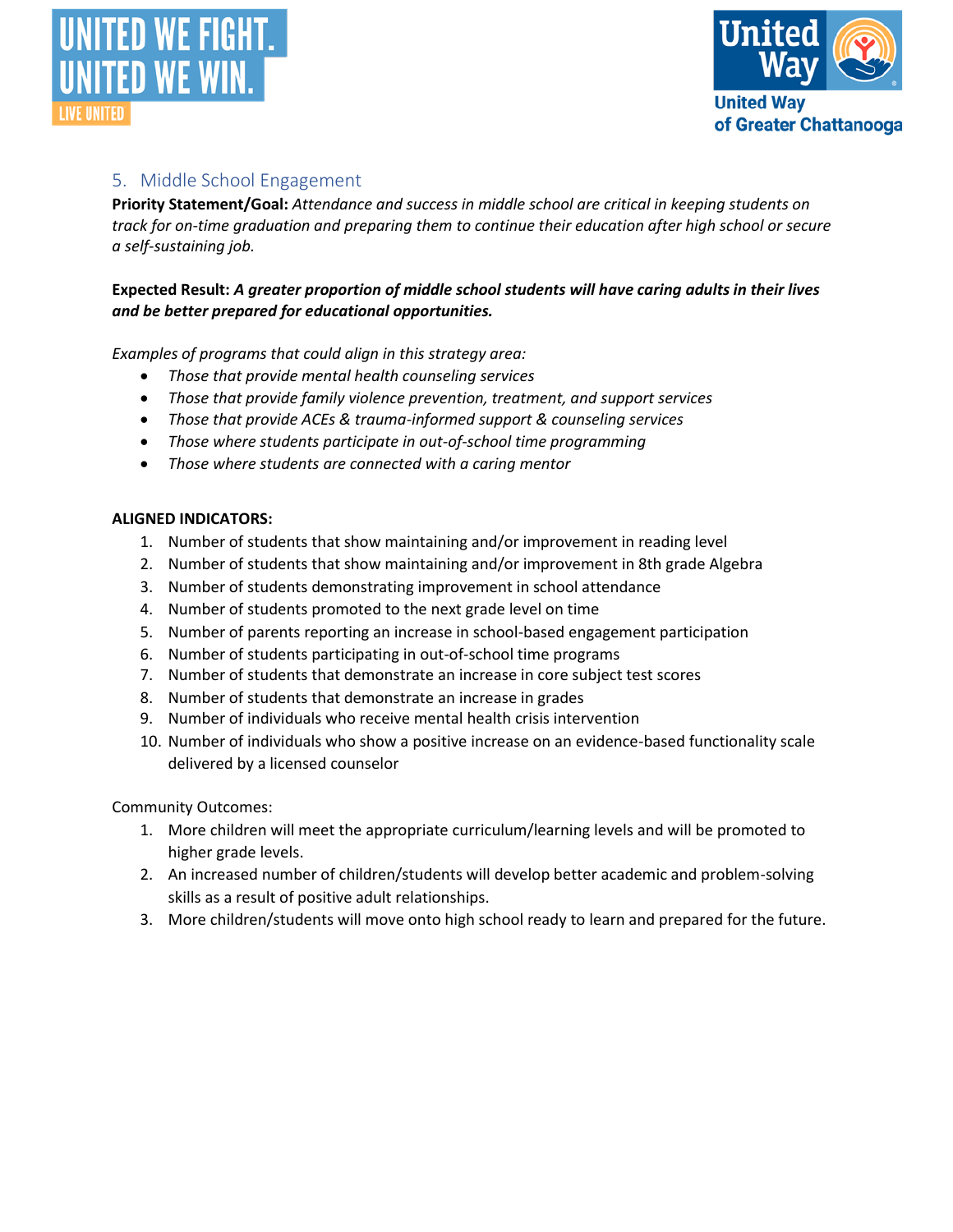



# 6. High School Graduation

**Priority Statement/Goal**: *A high school diploma is a critical milestone on the path to a post-secondary degree and/or a self-sustaining career.*

## **Expected Result:** *A greater proportion students will graduate from high school ready for higher education and/or the workplace.*

*Examples of programs that could align in this strategy area:*

- *Those that provide mental health counseling services*
- *Those that provide family violence prevention, treatment, and support services*
- *Those that provide ACEs & trauma-informed support & counseling services*
- *Those where students participate in out-of-school time programming*
- *Those where students are connected with a caring mentor*
- *Those who access a college or career advisor*
- *Those who provide ACT/SAT participation and performance support*

#### **ALIGNED INDICATORS:**

- 1. Number of students demonstrating an increased understanding of high school choices
- 2. Number of high school seniors graduating on time
- 3. Number of students demonstrating an increased knowledge of college choices
- 4. Number of students that graduate college ready
- 5. Number of students that enroll in post-secondary education
- 6. Number of students that complete postsecondary degree or credential within 6 years of enrolling
- 7. Number of parents reporting an increase in school-based engagement participation
- 8. Number of students participating in out-of-school time programs
- 9. Number of students that demonstrate an increase in core subject test scores
- 10. Number of students that demonstrate an increase in grades
- 11. Number of students demonstrating improvement in school attendance
- 12. Number of students demonstrating increase in job readiness skills
- 13. Number of individuals who receive mental health crisis intervention
- 14. Number of individuals who show a positive increase on an evidence-based functionality scale delivered by a licensed counselor

- 1. More students and adults will graduate from high school, receive additional vocational training, or obtain their GED prepared to enter college or the workplace.
- 2. More youth involved with the juvenile court system and/or not living at home, when necessary, will receive specialized, appropriate educational and/or skill training that prepares them for stable employment.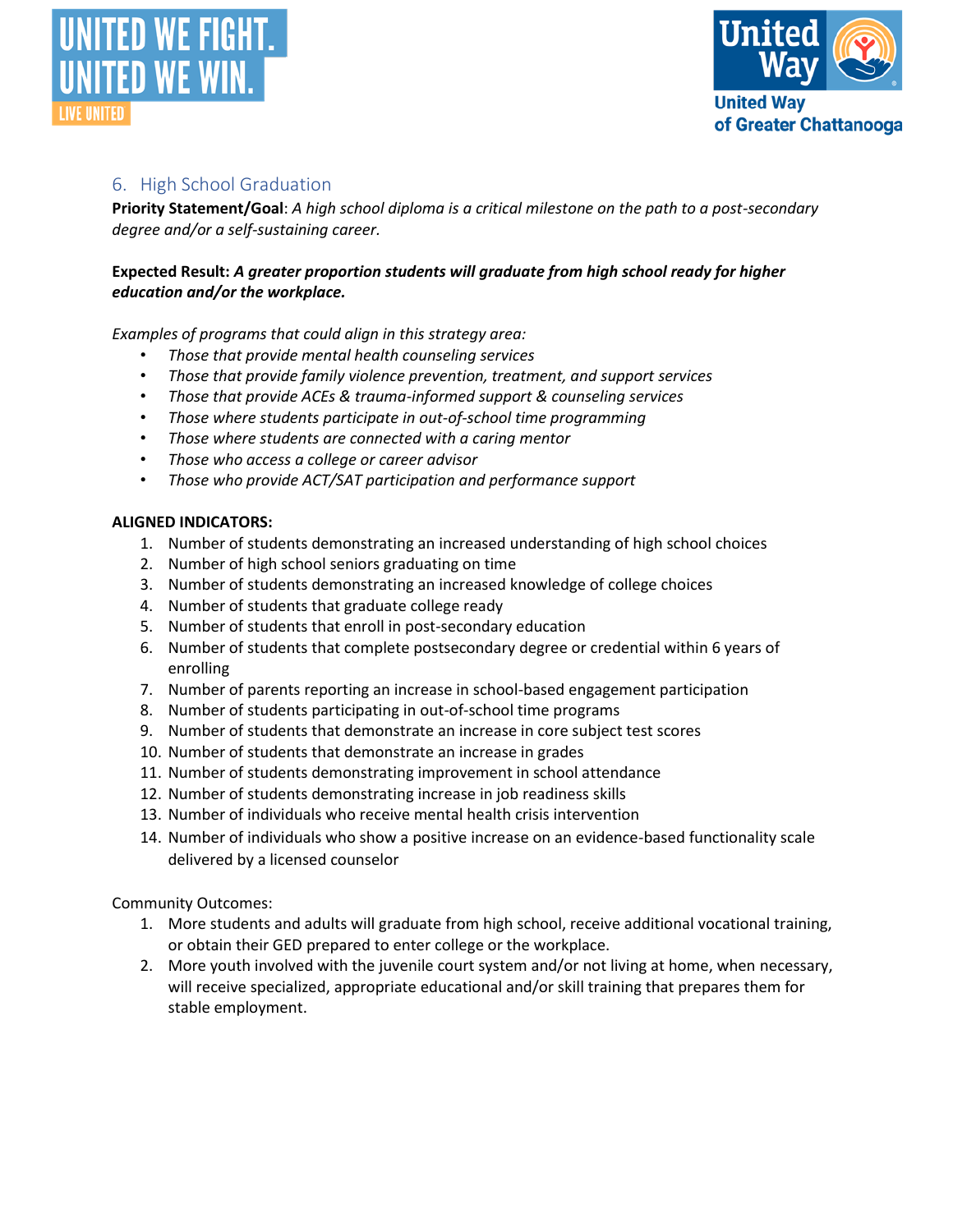



# 7. College- Or Career- Readiness

**Priority Statement/Goal:** *As they continue their education or enter the workforce, young people need access to skills and training that enable them to secure and maintain gainful employment with a thriving wage.*

# **Expected Result:** *A greater proportion of individuals will be better prepared to face challenges when pursuing higher education or career opportunities.*

*Examples of programs that could align in this strategy area:*

- *Those that help build new savings for adults and children*
- *Those that help build new assets through tax savings and credits, access to education, entrepreneurship, transportation, and homeownership*
- *Those that provide career development and job training opportunities*
- *Those that provide supportive services to those participating in career development or job training*
- *Those that help students increase college and career readiness knowledge*
- *Those where students receive individualized support for post-secondary planning*
- *Those that help students enroll and finish post-secondary education opportunities*

### **ALIGNED INDICATORS:**

- 1. Number of students that enroll in post-secondary education
- 2. Number of students that demonstrate postsecondary persistence
- 3. Number of students demonstrating increased awareness of an interest in careers and employment pathways
- 4. Number of students demonstrating increase in job readiness skills
- 5. Number of unduplicated individuals who accessed adult basic education services who improved by at least one level in the areas of either writing, reading, or math during the reporting period
- 6. Number of individuals who accessed a vocational training course provided through your organization in order to earn an industry-relevant credential, certificate, or skill
- 7. Number of individuals who accessed vocational training services who completed the vocational training program
- 8. Number of students demonstrating an increased knowledge of college choices
- 9. Number of students that graduate college ready
- 10. Number of individuals who secured employment during the current reporting period or past reporting period who achieved one of the following indicators of advancement:
	- a. Promotion along an identified career path at a business
	- b. Increase in hourly wage or salary

- 1. More students and adults with challenges have access to necessary work adjustment training and/or retain stable, full-time employment.
- 2. More individuals will increase and strengthen their employment skills and/or are able to obtain and retain employment that allows them to care appropriately for their themselves and their families.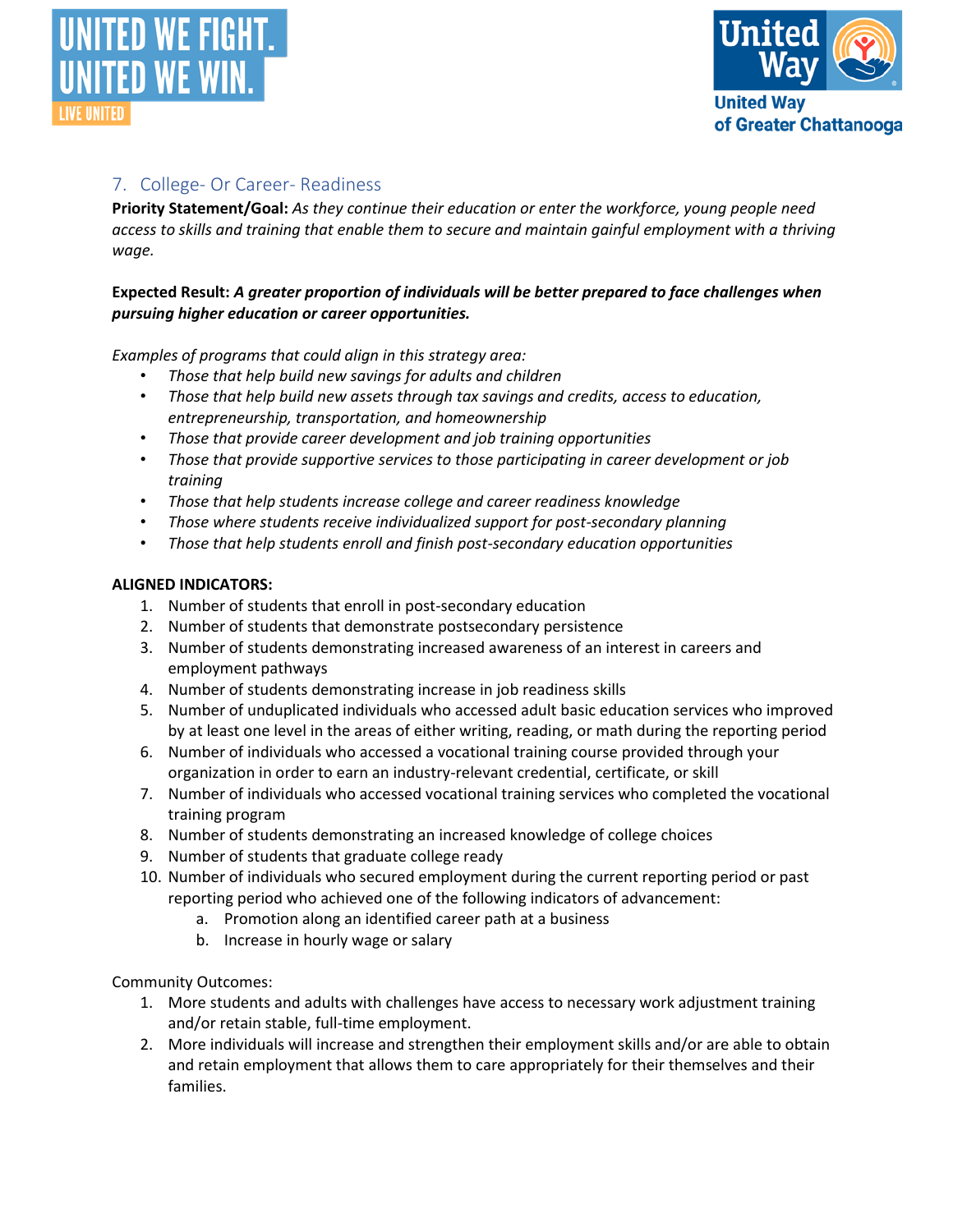



# 8. Financial Well-Being

**Priority Statement/Goal:** *In addition to covering basic expenses, families and individuals need financial stability to avoid debt, build savings and prepare for unanticipated expenses with a thriving wage.*

# **Expected Result:** *A greater proportion of families will have income independence as a result of increased quality education, training, and employment.*

*Examples of programs that could align in this strategy area:*

- *Those that help build new savings for adults and children*
- *Those that help build new assets through tax savings and credits, access to education, entrepreneurship, transportation, and homeownership*
- *Those that provide low-cost loans to help individuals avoid payday and car title loans*
- *Those that help individuals improve their credit*
- *Those that connect individuals to career pathways that lead to good jobs*
- *Those that provide adult literacy and ESL courses*
- *Those that provide career development and job training opportunities*
- *Those that provide supportive services to those participating in career development or job training*
- *Those that help provide housing stability*

### **ALIGNED INDICATORS:**

- 1. Number of unduplicated individuals who accessed a financial education course offered through your organization in order to increase financial literacy
- 2. Number of unduplicated individuals who report increased savings
- 3. Number of unduplicated individuals who report an improvement in their credit score
- 4. Number of unduplicated individuals who reduce nonmortgage debt
- 5. Number of individuals who accessed a benefits screening service provided through your organization that helps a person identify and apply for public benefits
- 6. Number of individuals who accessed free tax preparation services through your organization
- 7. Number of individuals who satisfy both conditions:
	- a. Secured employment during the current reporting period OR secured employment during the last 180 days of the previous reporting period
	- b. Remained employed 180 days post-job placement with the same employer
- 8. Number of individuals who accessed a vocational training course provided through your organization in order to earn an industry-relevant credential, certificate, or skill
- 9. Number of individuals who accessed vocational training services who completed the vocational training program
- 10. Number of individuals who secured employment during the current reporting period or past reporting period who achieved one of the following indicators of advancement:
	- a. Promotion along an identified career path at a business
	- b. Increase in hourly wage or salary
- 11. Number of unbanked individuals who open an FDIC insured account to become banked
- 12. Number of individuals who accessed a benefits screening service provided through your organization that helps a person identify and apply for public benefits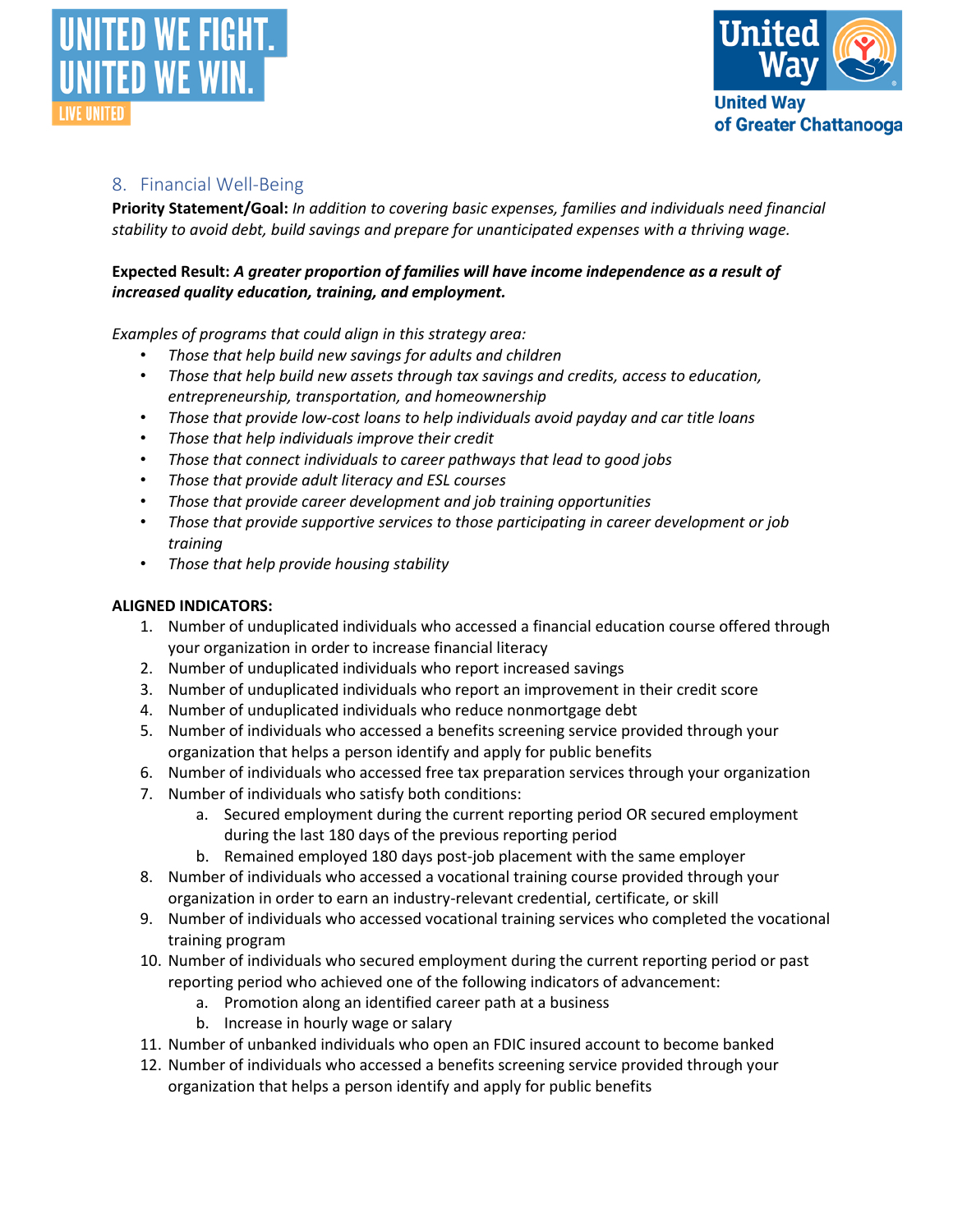



- 1. More families and individuals will gain financial tools for debt management and reduction, and increase their savings and investments.
- 2. More individuals will increase and strengthen their employment skills and/or are able to obtain and retain employment that allows them to care appropriately for their themselves and their families.
- 3. More households develop tools for security during crisis.
- 4. More families and individuals gain and maintain access to employment with benefits (childcare, health care, etc.)